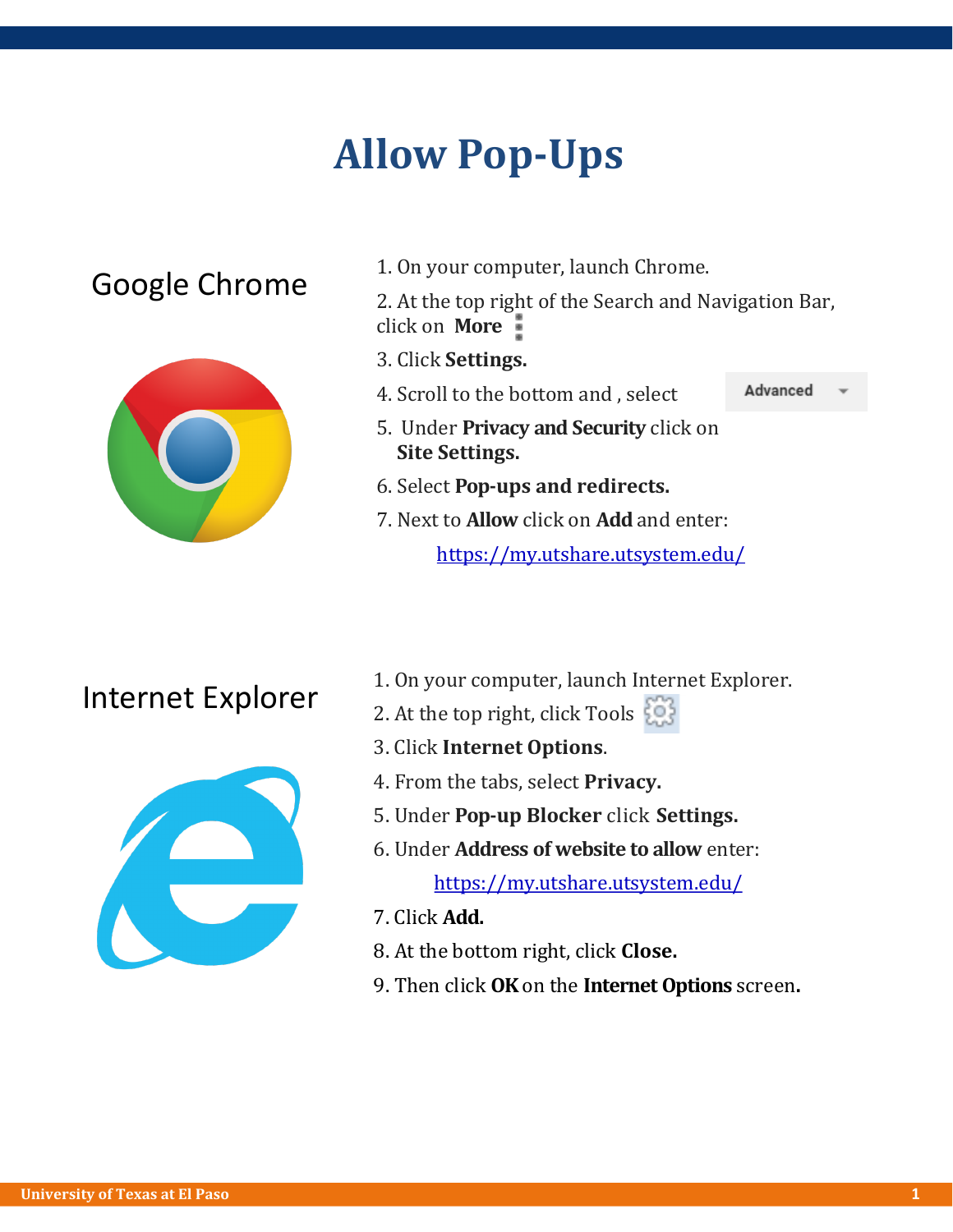## **Allow Pop-Ups**

- 1. On your computer, launch Firefox.
- 2. At the top right, click the menu button  $\equiv$
- 4. Click on **Options.**
- 3. Select **Privacy & Security** from the side bar.
- 4. Scroll down to the **Permissions** section
- 5. From the Block pop-up windows option, click on the **Exceptions** button.
- 5. Under the **Address of website** enter

https://my.utshare.utsystem.edu/

- 6. Click **Allow.**
- 7. Click on **Save Changes.**

#### Safari

Mozilla Firefox



- 1. On your computer, launch Safari.
- 2. From the top left of the window, click **Safari**
- 3. In the drop-down menu, select **Preferences.**
- 4. Click the **Security** tab found on the top row.
- 5. Under Web Content, uncheck **Block pop-up.**